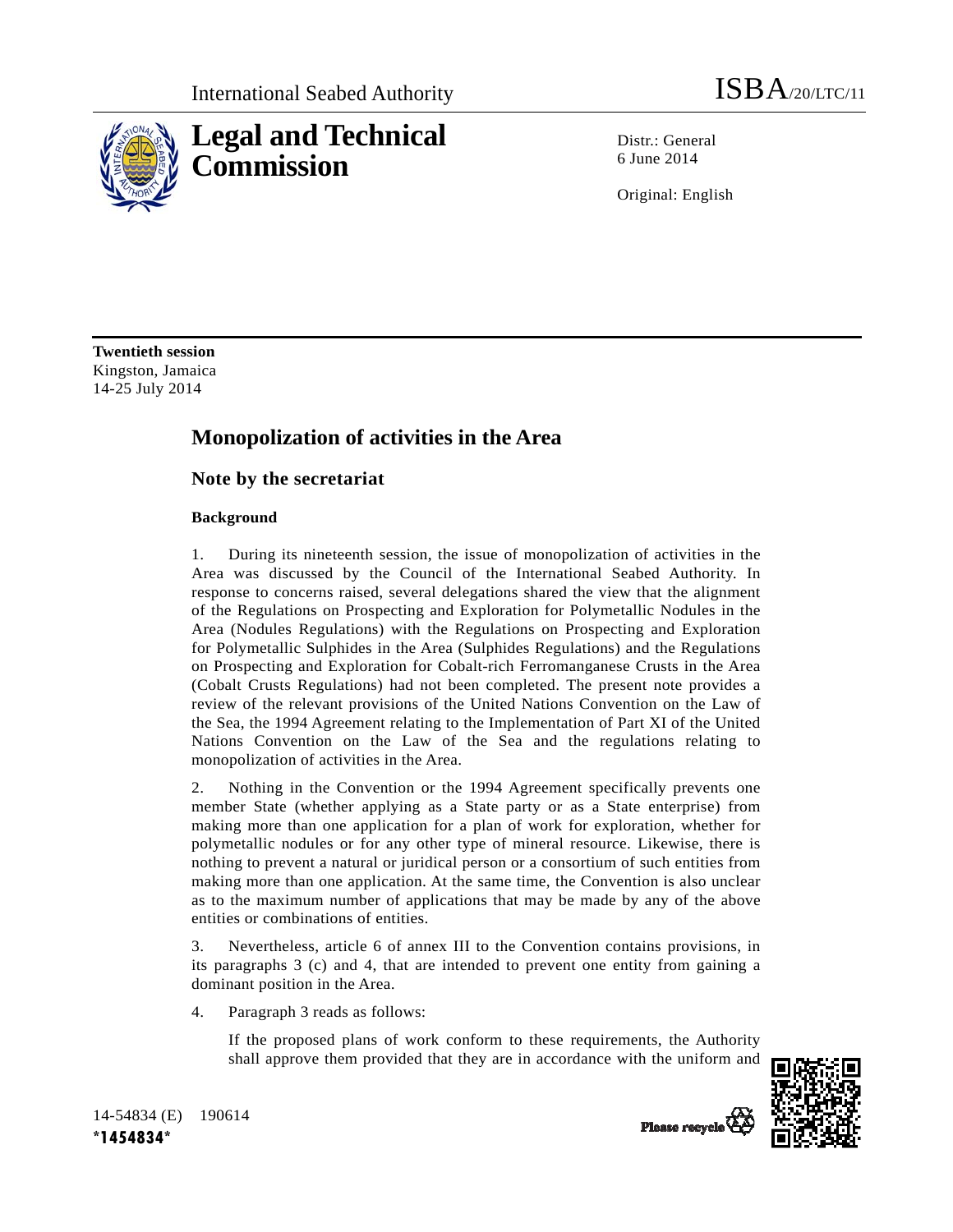non-discriminatory requirements set forth in the rules, regulations and procedures of the Authority, unless:

…

 (c) The proposed plan of work has been submitted or sponsored by a State Party which already holds:

 (i) Plans of work for exploration and exploitation of polymetallic nodules in non-reserved areas that, together with either part of the area covered by the application for a plan of work, exceed in size 30 per cent of a circular area of 400,000 square kilometres surrounding the centre of either part of the area covered by the proposed plan of work;

 (ii) Plans of work for the exploration and exploitation of polymetallic nodules in non-reserved areas which, taken together, constitute 2 per cent of the total seabed area which is not reserved or disapproved for exploitation pursuant to article 162, paragraph (2) (x).

5. Paragraph 4 reads as follows:

 For the purpose of the standard set forth in paragraph 3 (c), a plan of work submitted by a partnership or consortium shall be counted on a pro rata basis among the sponsoring States Parties involved in accordance with article 4, paragraph 3, of this Annex. The Authority may approve plans of work covered by paragraph 3 (c) if it determines that such approval would not permit a State Party or entities sponsored by it to monopolize the conduct of activities in the Area or to preclude other States Parties from activities in the Area.

6. It should be noted that, unlike other provisions of annex III, paragraphs 3 (c) and 4 of article 6 specifically apply to plans of work for polymetallic nodules and exclude other resources. Even if a plan of work falls into the categories covered by paragraph 3 (c), the Authority may still approve it, if it determines that such approval would not permit a State party or entities sponsored by it to monopolize the conduct of activities in the Area or to preclude other States parties from activities in the Area. It can equally be inferred that, if the Authority determines that approval of a plan of work would permit a State party or entities sponsored by it to monopolize the conduct of activities in the Area or to preclude other States parties from activities in the Area, such a plan of work should not be approved.

7. Those provisions have never been applied in practice, in part because of the decision to establish a pioneer investor regime under resolution II of the Third United Nations Conference on the Law of the Sea. Resolution II contains an implicit limitation on the number of plans of work for exploration that could be held, or could be sponsored, by individual States; that is to say a limit of one contract to each of the entities listed in paragraphs 1 (a) (i) to (iii) of resolution  $II<sup>1</sup>$ . The pioneer regime came to an end with the entry into force of the Convention and the 1994 Agreement.

**\_\_\_\_\_\_\_\_\_\_\_\_\_\_\_\_\_\_** 

<sup>&</sup>lt;sup>1</sup> Even in this case, however, the practical effect of paragraph 1 (a) (ii) would have been to allow multiple applications by natural or juridical persons and combinations of such entities from a number of Western European States (although this did not in fact happen).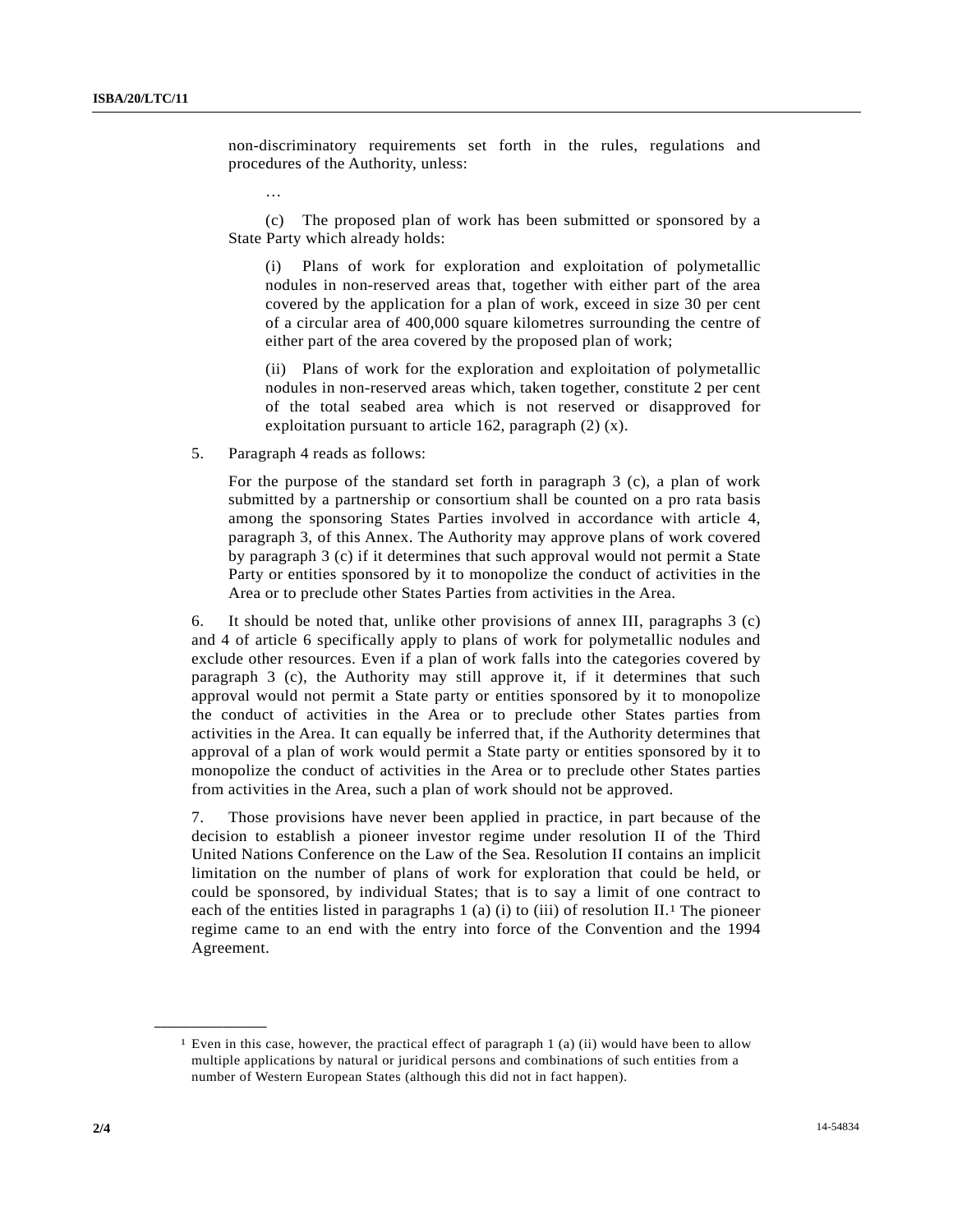#### **Nodules Regulations**

8. In 2000, the Authority adopted the Nodules Regulations. Article 6, paragraph 3 (c), of annex III to the Convention was reproduced with minor modifications in regulation 21, paragraph 6 (d), of the Regulations, which reads as follows:

 The Commission shall not recommend approval of the plan of work for exploration if part or all of the area covered by the proposed plan of work for exploration is included in:

 (d) If the proposed plan of work for exploration has been submitted or sponsored by a State that already holds:

 (i) Plans of work for exploration and exploitation or exploitation only in non-reserved areas that, together with either part of the area covered by the application, exceed in size 30 per cent of a circular area of 400,000 square kilometres surrounding the centre of either part of the area covered by the proposed plan of work;

 (ii) Plans of work for exploration and exploitation or exploitation only in non-reserved areas which, taken together, constitute 2 per cent of that part of the Area which is not reserved or disapproved for exploitation pursuant to article 162 (2) (x) of the Convention.

9. While it is a safe way to reproduce the provision of the Convention which reflects the best available compromise for achieving a solution, the practical application of this provision is problematic, as with article 6, paragraph 3 (c), of annex III to the Convention. It is difficult in practice to define a circular area of 400,000 square kilometres surrounding the centre of either part of the area. Before the establishment of the outer limits of the national jurisdiction of all coastal States, it is impossible to define the size of the Area and therefore impractical to define 2 per cent of that part of the Area. It should be noted that article 6, paragraph 4, of annex III to the Convention is not reproduced in the Regulations.

#### **Sulphides Regulations and Cobalt Crusts Regulations**

10. In the case of polymetallic sulphides, the Legal and Technical Commission decided at an early stage of its discussions on the subject that the limitations set out in article 6 of annex III could not apply. That was for two reasons: the provision itself is explicitly applicable only to polymetallic nodules and the provision makes no practical sense from a scientific perspective if applied to sulphides. Accordingly, the Commission has sought to develop an anti-monopoly provision that is fair and reasonable to all potential applicants.

11. In 2008, the Commission originally recommended to the Council that the Sulphides Regulations and the Cobalt Crusts Regulations should prevent multiple applications by affiliated applicants in excess of the overall size limitations for a single application.

12. The suggested language, to be inserted as an additional paragraph in regulation 12 (ISBA/16/C/WP.2), read as follows:

 5. The total area covered by applications by affiliated applicants shall not exceed the limitations set out in paragraphs 2, 3 and 4 of this regulation. For